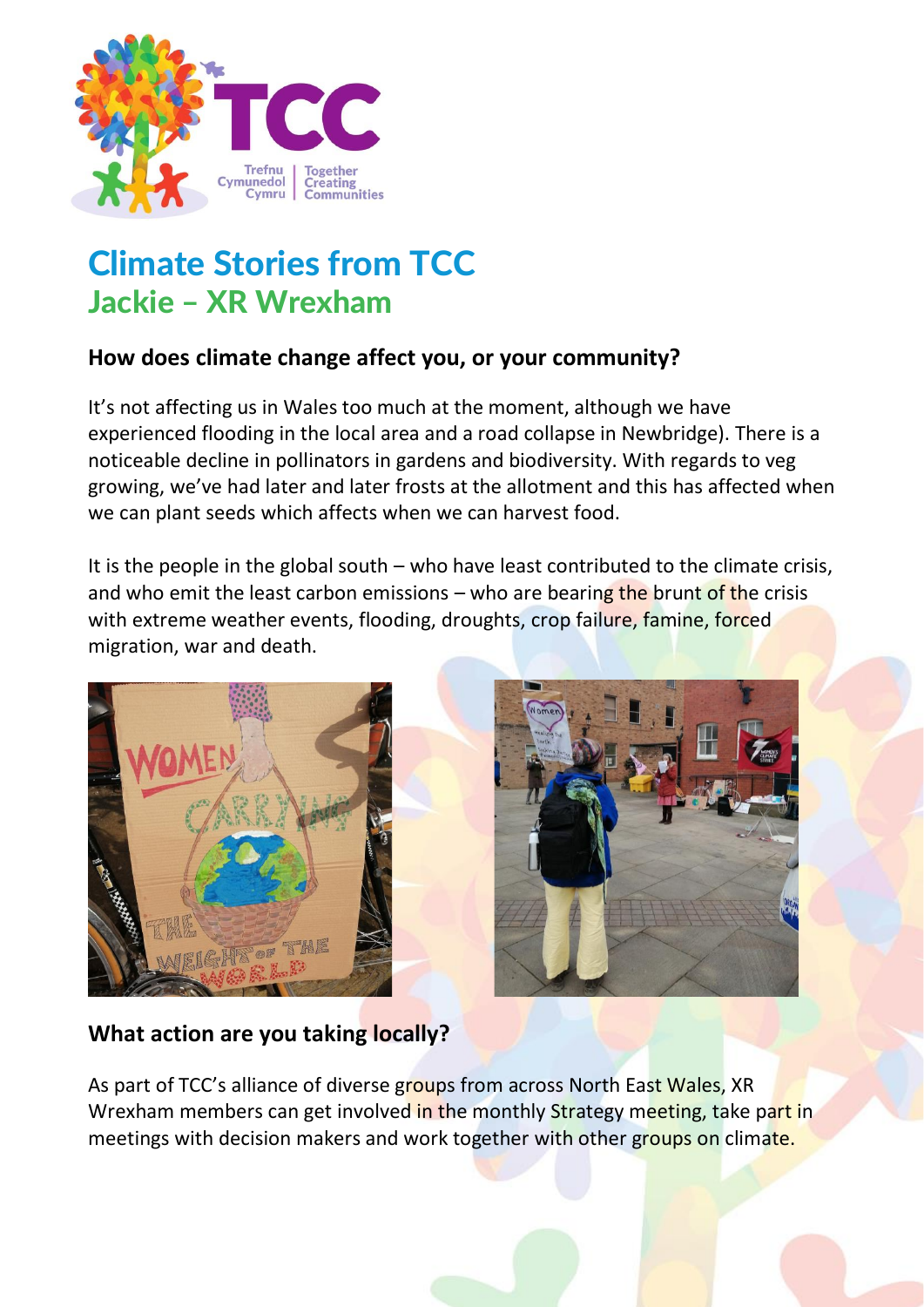

## **Asking Wrexham Council to divest its Clwyd Pension from fossil fuels**

As part of the TCC climate issue group, we have asked Wrexham Council to divest its Clwyd Pension from fossil fuels. They have not yet agreed but have made some progress and we will continue with actions until they do.

### **Doing regular Barclays actions**

Standing outside Barclays on Hope Street in Wrexham - giving out leaflets, stickers with facts and figures about Barclays and how they use money to invest in fossil fuel projects around the world that, as we know by now, are increasing carbon emissions and causing human-induced climate change which is leading to the weather events that are happening more increasingly and severely around the world. We also plan to do something similar at HSBC as they fund fossil fuels.



#### **Wrexham Council also bank with Barclays**

We will be taking action and raising local awareness that Wrexham Council bank with Barclays. We will continue to take action on this until they switch banks to a more ethical one.

#### **Banner drops**

There has been a moratorium on road building in Wales, which we welcome, and we have done banner drops on that issue as well as general Climate Emergency banner drops, as awareness raising actions.